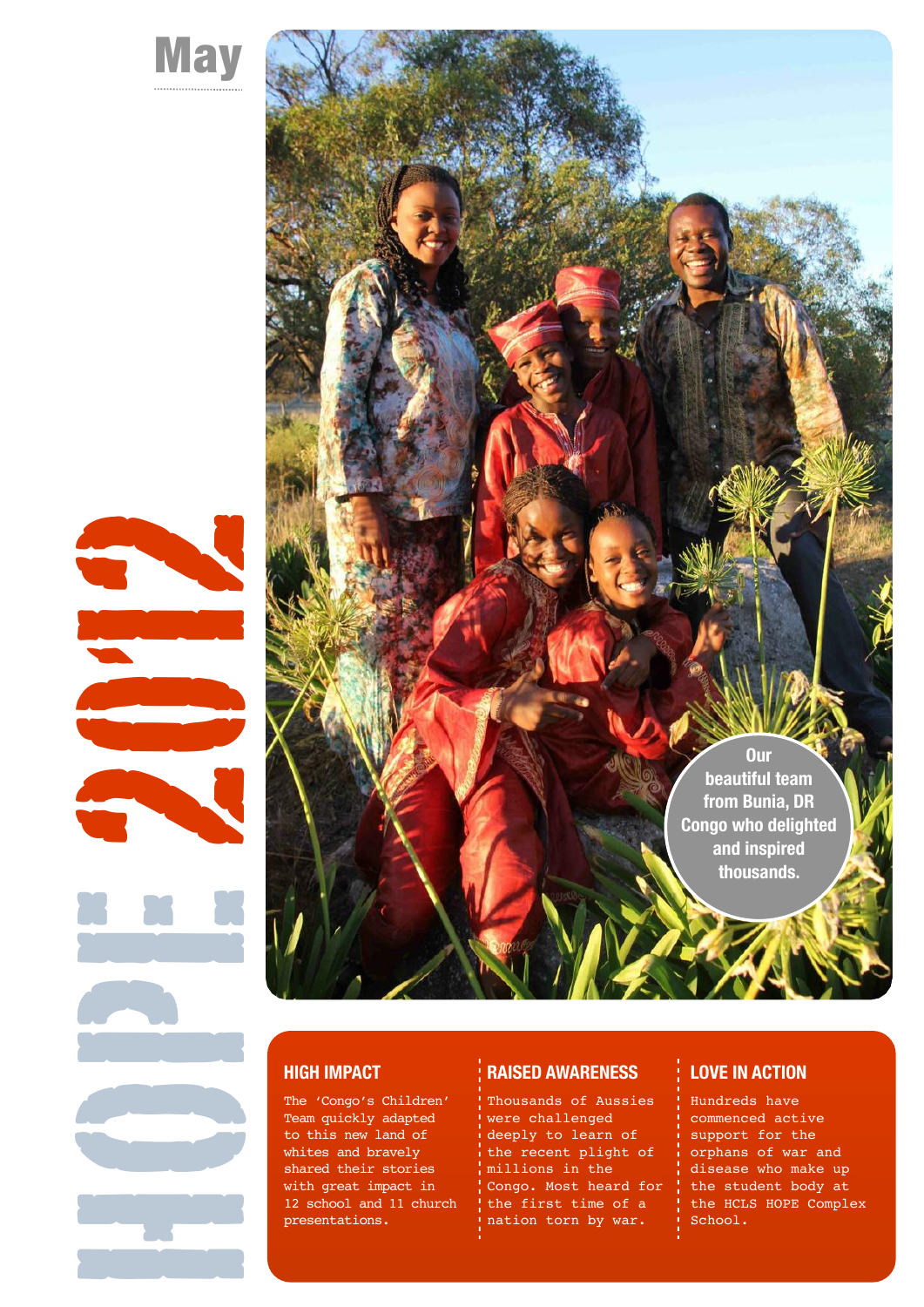## SHOW-TIME











### **Congo's Children presented their stories, songs and dance 24 times in 3.5 weeks with great impact.**

After the 4 day trip from Bunia, DRC, to Adelaide, Australia, the team quickly rose to the challenges of a whole new world with so many things to learn that we Aussies just take for granted.

Everything was a new experience, from swimming in the salty sea (they LOVE salt!), having running water and a shower in the house, hanging clothes on a clothes line not a tree, and being hugged everywhere they went.

During the trip we managed to recover the cost of bringing them here and since then, support for the project in Bunia is coming in also. We have 62 deserving children from the school sponsored while our visitors were here.

The children have settled back in Bunia well and the whole school community is excited that some were chosen to visit Australia and so many new friends have heard about post war Congo and their school project.

Without the amazing house and presentation help from Bron Lang, our mission would never have happened. It was great also to have Jillian Wolf relieve us of filming and photos as well as arranging media interviews. Thanks so much girls!

### **Where to from here?**

The project in Bunia has received a great boost in sponsorships, new friends and financial gifts. This means we can now build a house for the Kile's, finish the School Hall and build dorms for 150 senior school students at the new HOPE Secondary School, without which, the students could not continue study.

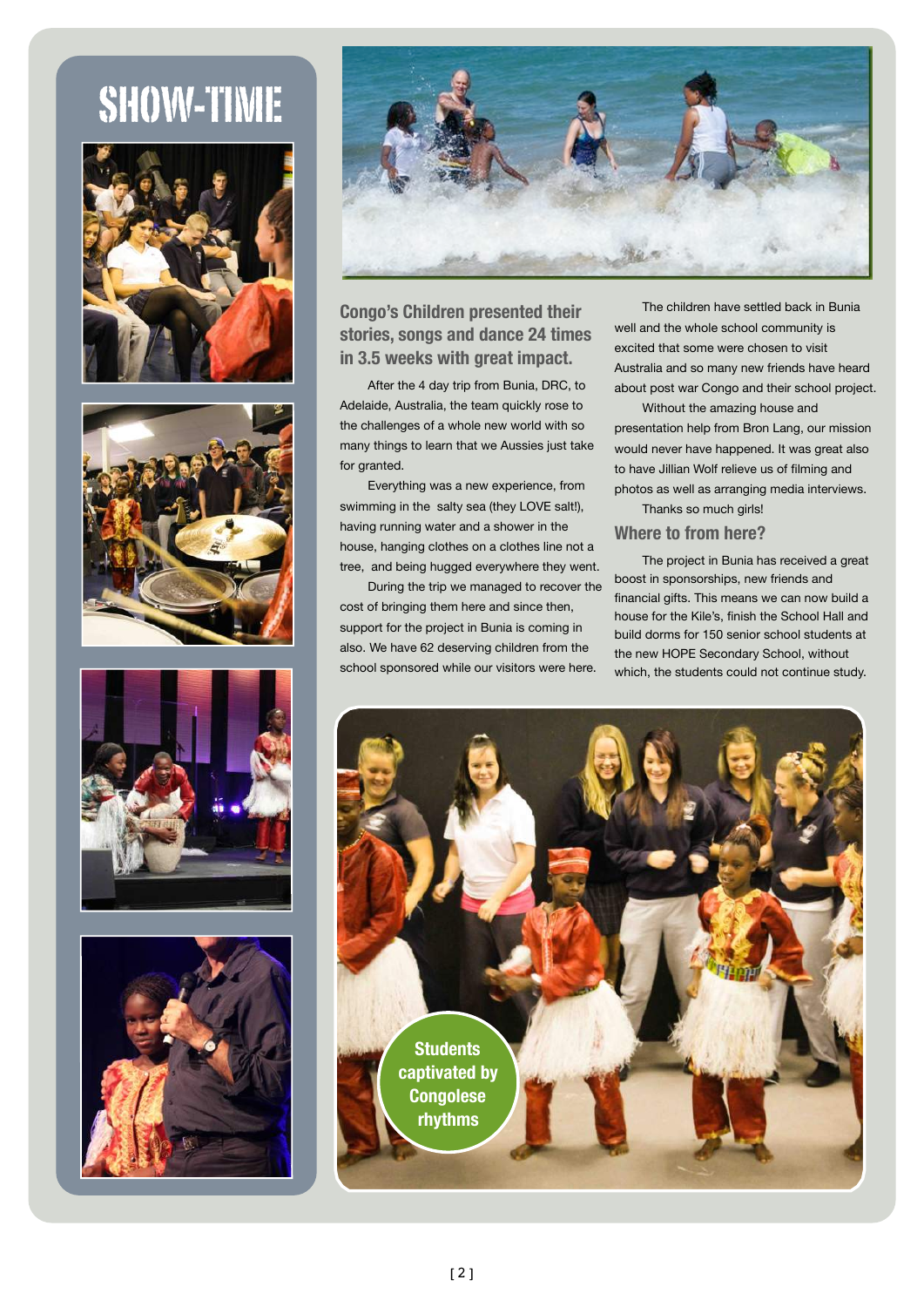### Child Education Sponsorship is empowerment for a brighter future.

When someone sponsors a HOPE School student, an exciting new world opens up for them, and scores of more children also benefit.



Without the HOPE Child Sponsorship Plan, and hundreds of faithful sponsors, our HOPE Schools in Uganda and DR Congo would not be able to function. The funds from sponsorship are used carefully by our partners in Africa to ensure the school projects remain viable, education standards are always

improving, and the child's personal and emergency needs are met.

In the HCLS project, the HOPE Complex School, sponsorship funds enable emergency medical and hospital care for the child, provides them with a treated mozzie net and mattress, and employs a school counselor and social worker for assisting rescued children with their rehabilitation from the trauma of war, loss and abandonment. All students are able to receive a uniform, shoes and some books.

In other HOPE projects in Uganda, sponsored children also receive food at school and emergency support at their homes, especially where parents or guardians are absent, disabled or suffer addictions like home brewed alcohol from sugar cane.

Our partner RWC in Mbarara, Uganda has around 600 children who can be sponsored, and in Bunia, DR Congo, about 240 children are hoping to be sponsored. Mozart Kile trains the children that their sponsor is a very 'special friend' who will stand with them for many years.

Left Munguriek, 7 years. She has lost both parents and is cared for by her grandparents who are very poor. She is in P1.

97% of sponsorship dollars are used in a HOPE Project with special benefits to the child, and empowerment to the whole project.



# LOVE RULES







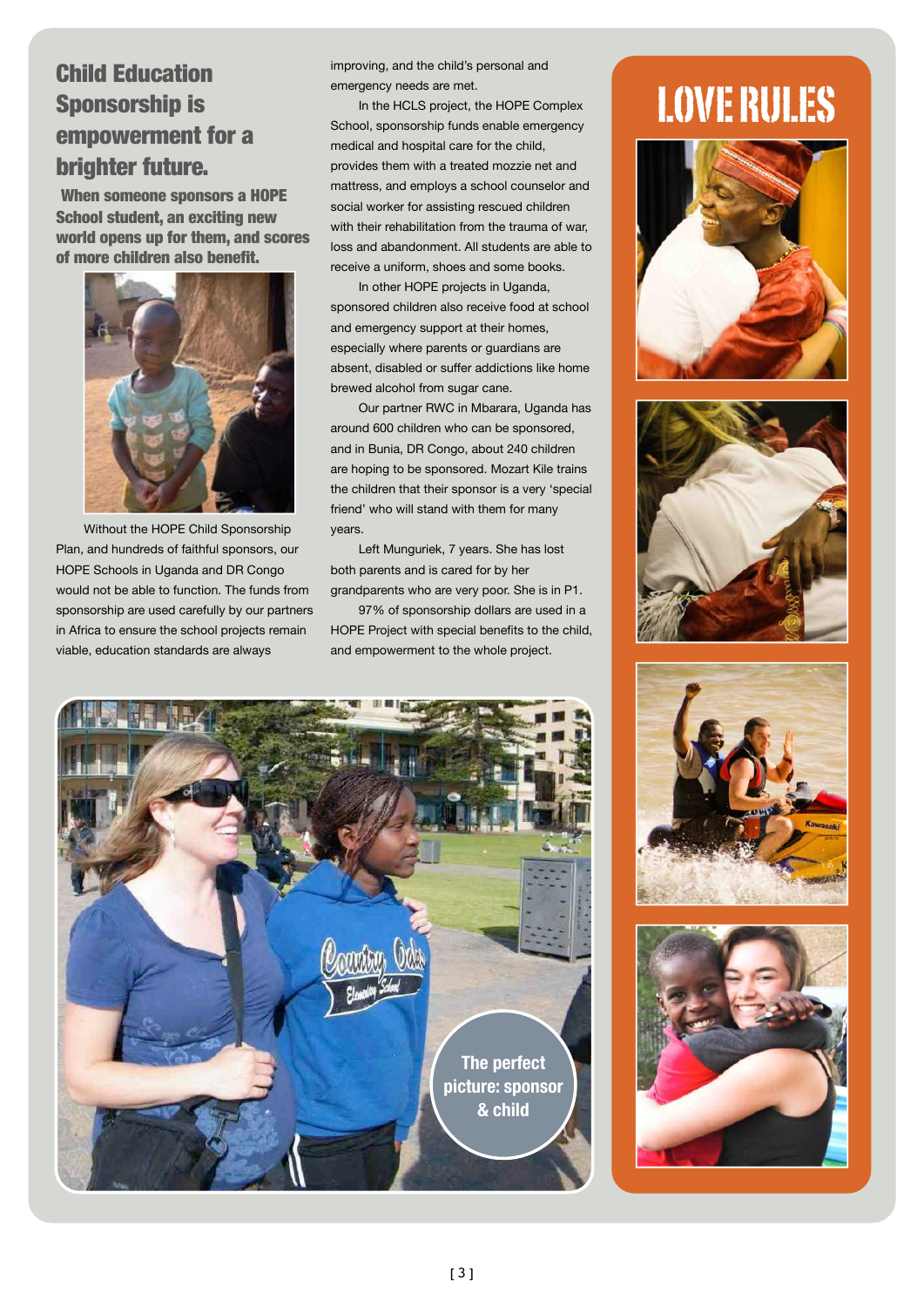### Congo's Children - their stories in brief.



**Danni Kuratabo** - at the age of two he saw his father after militia had cut off his head, arms and legs - fleeing to Bunia, DR Congo, with his pregnant mother they survived but with no extra income to pay school fees - thanks to the HOPE partner school there he is now at age 10, in school doing really well - and recently has been sponsored, along with his sister - an amazing little guy with a heart wrenching story - but what a hope he now has for his future. Danni wants to be a missionary.



**Nadia Baraka** - was nine years old when both her parents died of HIV/AIDS within six months of each other, leaving her one of 50 million AIDS orphans in Africa - she has lived in a child-led home with older sisters some of whom have their own children. She lives in a slum area where the trade for girls is in prostitution and if not for being in HOPE Complex School in Bunia, DR Congo, she would, at the age of thirteen, most likely already be in that trade. For her though there is hope for her future; she wants to become a building engineer... who knows? Maybe she will build our first Australia Hope International University!

On returning to Bunia, Nadia is excited as she now lives with Mozart and Sephora's family and other orphans .



 **Pascal Bahati** - lost his parents at the age of 6. When the militia came to his village, he ran one way and his parents ran the other. His parents and many others were killed by a bomb but he escaped to Bunia. A lady took him in but he still had to walk the streets trying to sell milk and water and at the age of eight the principal of the HOPE Complex School in Bunia, DR Congo, took him into his home even though he could not afford to care for him, especially his education. Pascal is one of the first students at our school and has been there four years. At the age of 17, he is in the Congolese equivalent of Year 8. He thanks God for His Grace in remembering him, accepting him into the school and being treated so lovingly and well, even though he is of the tribe that committed the massacre of many of Mozart's relatives and friends. Pascal wants to be a sound technician after his schooling.



 **Sara Kile** - is Mozart and Sephora's daughter, one of their 4 children, and lives with 18 others in their small rented house. This family is spearheading change for bringing hope to a town where the Ituri war pinnacled in 2003.

Sara loves her father and the work he does with rescuing and rehabilitating war and AIDS orphans. She sees them as her friends and says "I love them very very much". She is in P6 at HOPE Complex School and wants to be a doctor one day.



 **Mozart and Sephora Kile** - have 4 children, 3 girls and 1 boy. They have both studied at University in Bunia and in Nairobi Kenya while living in asylum due to the war. Mozart obtained his masters in Missiology specialising in the rehabilitation of war orphans.

Mozart's escape from Bunia was miraculous. After hiding several days with friends, he moved out of the protecting compound and walked to the airport past the militia who simply ignored them. This was despite terrible atrocities happening all around. Late in the day they arrived at the airport where a Samaritans Purse plane had been landing daily to rescue, but no-one could get to it.

The small group was not permitted entry to the airport that night, so they stayed outside all night. Next day they were in, and herded on the seatless plane for a safe place on the Ugandan border.

Mozart and Sephora knew they had been spared for a reason. Hope and Care for Little Souls, their organisation, is the fruit of these special lives now spent in the rescue and rehabilitation of victims of war, being mainly orphaned children and widows.

The Australian boyhood friend of Mozart, **Steve Schoemaker** and family, visited South Australia during the tour and enjoyed

catching up and sharing the mission together. Steve is the Australian Contact for HCLS and is based in Queensland.

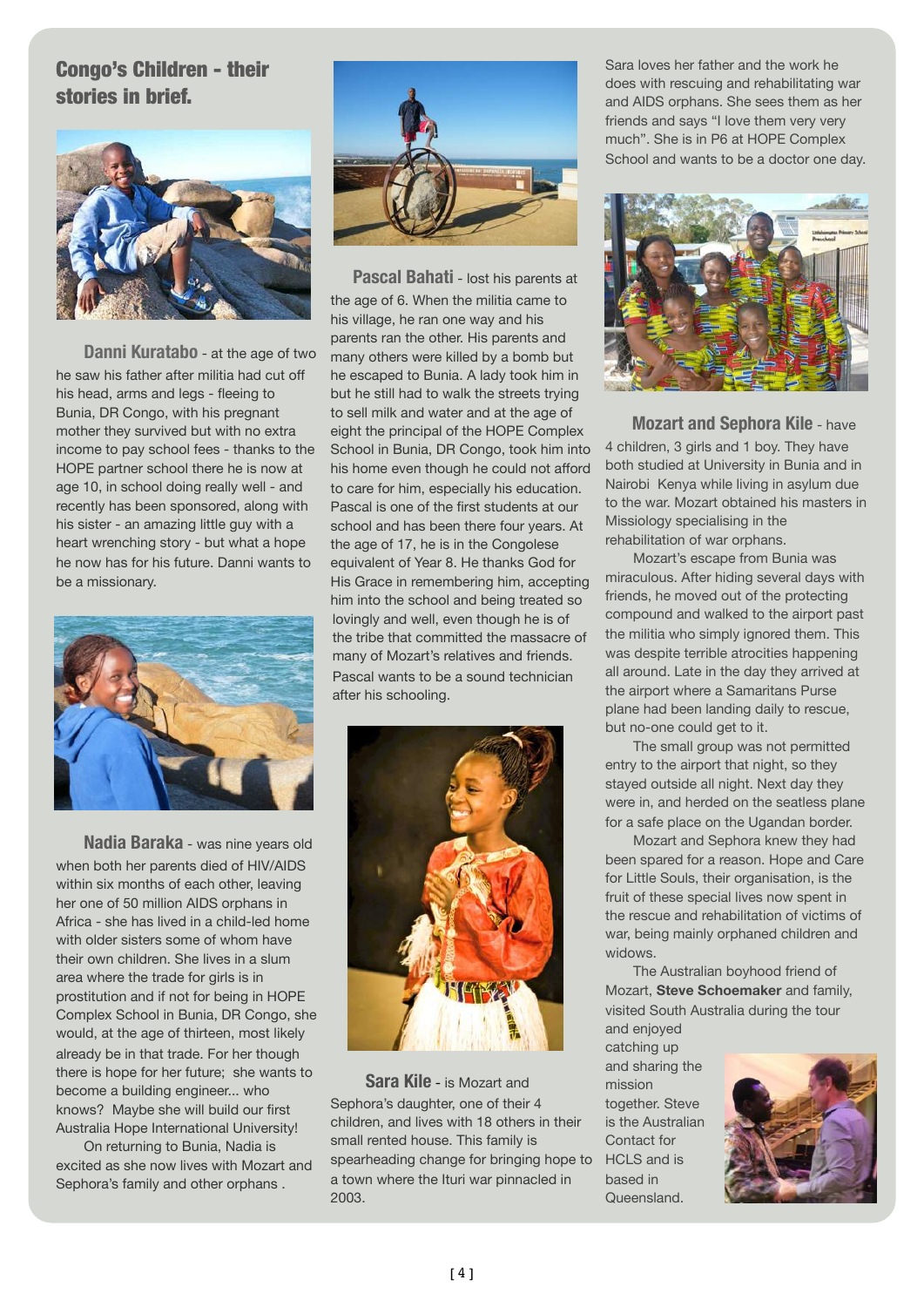## 'Muzungu House' well on the way to completion in Kibogo.

A beautiful house for Australian visitors to Kibogo Deep Village in western Uganda is slowly nearing completion. This facility will have many functions that will help in improving the quality of education, health, and horticultural productivity on the school land and village gardens.

We still need to connect a rainwater tank, plumbing and a simple power system; while not bringing upto 5 star standards, we hope to accommodate visitors well, right in the heart of one of our most exciting projects.

 The HOPE School in Kibogo has had medical care provided for every child from our spare funds and gift cards.

Good Hope Clinic has been great for providing this care, and we will now utilise the services of Maranatha, a new Australian run Medical Centre.



## HOPE School at Nakivale Refugee Camp Needs Urgent Help.

Civil unrest, verging on war, broke out in villages around Goma in Eastern Congo very recently. This resulted in thousands of terrified villages fleeing their homes and gardens into Southern Uganda refugee camps. The flow of families into Uganda has caused an overnight increase of 280 children in our HOPE School.

Latitia, our HOPE worker in the RWC office in Mbarara, reports the sudden increase has caused great pressure on staff who are struggling to cope. The Baby Class (first class of 3 nursery classes) now has 135 children with one faithful teacher!

Staff rooms are being used as classrooms and teachers have nowhere to sit all day. The faithful tree in the yard is again being used as a classroom to cater for overflow classes.

Latitia says there is now a very urgent need for childrens desks, teachers desks and chairs, teachers quarters and more classrooms. HOPE has been waiting for support to get 2 more rooms up, but now we aim for at least 4 so growth in children's numbers can be better accommodated.

The teachers at this school have been amazing. They are coping with remote and harsh conditions, and we are determined to lift the quality of schooling here for the children who have fled war and atrocities in their homeland.

What is urgently needed from Australia is teacher training and assistance, funds for construction and furniture, and class sponsorship. Help is welcome by going to the [donate](http://www.ahi.org.au/Donate.html) or class [sponsorship](http://www.ahi.org.au/Classes_to_sponsor.html) page of our website